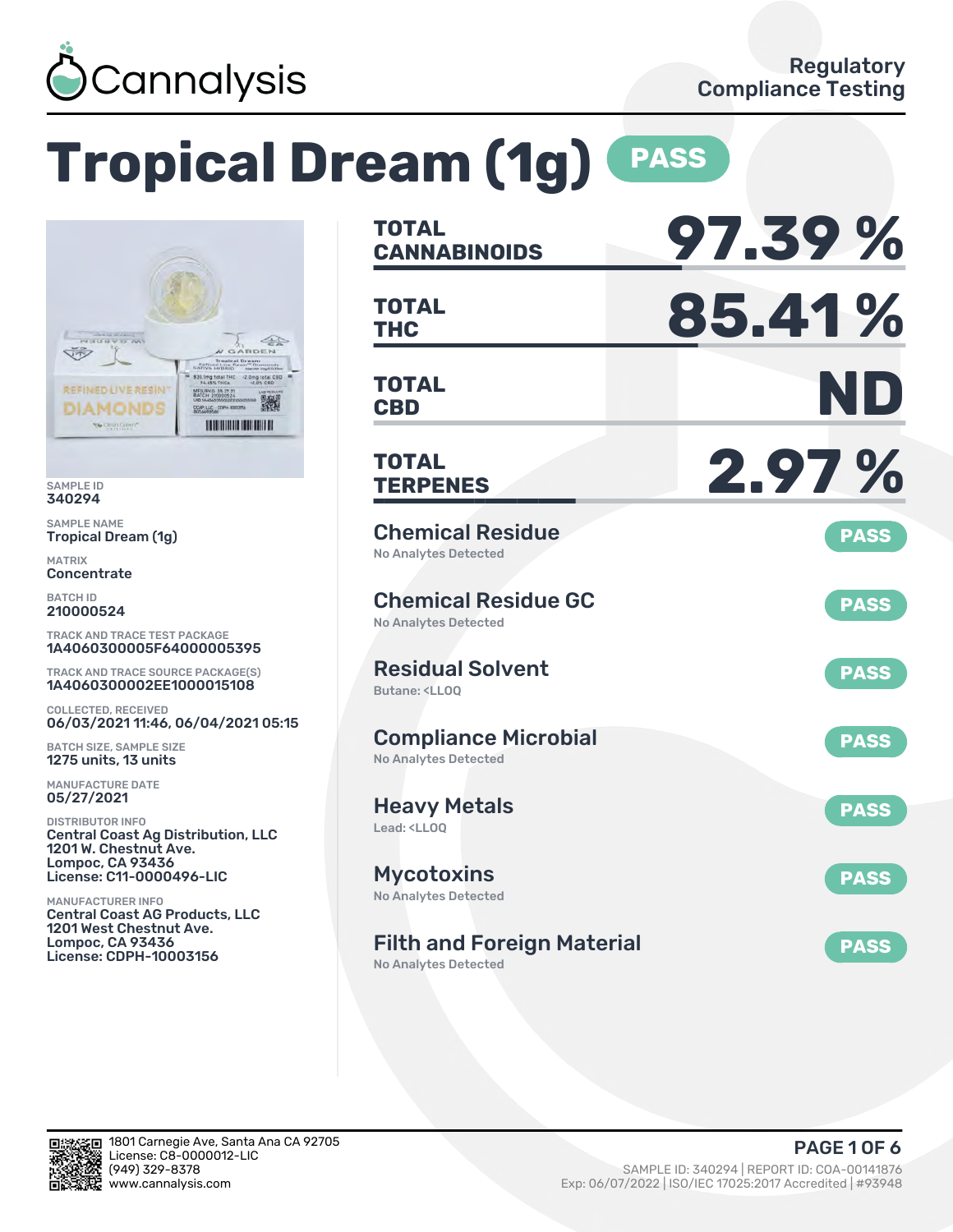

# CANNABINOID ANALYSIS

Total THC,CBD value(s) have been decarboxylated.

| TOTAL THC:          | 854.1 mg/g (85.41%), 854.1 mg per package |
|---------------------|-------------------------------------------|
| TOTAL CBD:          | ND.                                       |
| TOTAL CANNABINOIDS: | 973.9 mg/g (97.39 %)                      |

UNIT OF MEASUREMENT: Milligrams per Gram(mg/g)

| <b>ANALYTE</b>         | <b>RESULT</b>        | LOD    | <b>LLOO</b> | <b>ANALYTE</b>   | <b>RESULT</b> | <b>LOD</b> | LL <sub>00</sub> |
|------------------------|----------------------|--------|-------------|------------------|---------------|------------|------------------|
| THCa                   | 973.9 mg/g (97.39 %) | 0.2000 | 0.4000      | CBD <sub>v</sub> | <b>ND</b>     | 0.2000     | 0.4000           |
| D9THC                  | ND                   | 0.2000 | 0.4000      | CBGa             | <b>ND</b>     | 0.2000     | 0.4000           |
| D8THC                  | <b>ND</b>            | 0.2000 | 0.4000      | <b>CBG</b>       | <b>ND</b>     | 0.2000     | 0.4000           |
| <b>THC<sub>v</sub></b> | <b>ND</b>            | 0.2000 | 0.4000      | <b>CBN</b>       | <b>ND</b>     | 0.2000     | 0.4000           |
| CBDa                   | ND                   | 0.2000 | 0.4000      | CBC              | <b>ND</b>     | 0.2000     | 0.4000           |
| CBD                    | <b>ND</b>            | 0.2000 | 0.4000      |                  |               |            |                  |

#### ADDITIONAL INFORMATION

| Method:              | SOP-TECH-001 | Sample Prepped: 06/04/202112:56   | Sample Approved: 06/05/2021 12:25  |  |
|----------------------|--------------|-----------------------------------|------------------------------------|--|
| Instrument: UPLC-DAD |              | Sample Analyzed: 06/04/2021 15:54 | Prep-Analytical Batch: 29938-24163 |  |



## TERPENE ANALYSIS

| <b>TOTAL TERPENES:</b>  |                                                   | 29.75 mg/g (2.975 %)      |      |  |  |  |  |  |
|-------------------------|---------------------------------------------------|---------------------------|------|--|--|--|--|--|
| UNIT OF MEASUREMENT:    |                                                   | Milligrams per Gram(mg/g) |      |  |  |  |  |  |
| <b>ANALYTE</b>          | <b>RESULT</b>                                     | <b>LOD</b>                | LLO  |  |  |  |  |  |
| 3-Carene                | ND                                                | 1.000                     | 2.50 |  |  |  |  |  |
| Alpha cedrene           | ND.                                               | 1.000                     | 2.50 |  |  |  |  |  |
| Alpha pinene            | 1.110 mg/g $(0.1110 \%)$                          | 0.1000                    | 1.00 |  |  |  |  |  |
| Alpha terpineol         | $<$ LLOO                                          | 0.3260                    | 0.65 |  |  |  |  |  |
| Beta myrcene            | 12.34 mg/g (1.234 %)                              | 0.5000                    | 1.00 |  |  |  |  |  |
| Borneol                 | <b>ND</b>                                         | 1.000                     | 2.50 |  |  |  |  |  |
| Camphor                 | ND.                                               | 0.1000                    | 0.50 |  |  |  |  |  |
| Cedrol                  | ND.                                               | 0.5000                    | 1.00 |  |  |  |  |  |
| Cis nerolidol           | ND.                                               | 2.500                     | 5.00 |  |  |  |  |  |
| Fenchol                 | <lloo< td=""><td>0.5000</td><td>1.00</td></lloo<> | 0.5000                    | 1.00 |  |  |  |  |  |
| Gamma terpinene         | <lloo< td=""><td>0.1000</td><td>0.50</td></lloo<> | 0.1000                    | 0.50 |  |  |  |  |  |
| Geranyl acetate         | ND.                                               | 0.1000                    | 0.50 |  |  |  |  |  |
| Isoborneol              | <b>ND</b>                                         | 0.5000                    | 1.00 |  |  |  |  |  |
| Limonene                | 5.575 mg/g (0.5575 %)                             | 0.5000                    | 2.50 |  |  |  |  |  |
| Menthol                 | ND                                                | 1.000                     | 2.50 |  |  |  |  |  |
| Ocimene 2               | 2.471 mg/g (0.2471 %)                             | 0.3450                    | 1.72 |  |  |  |  |  |
| P-mentha-1,5-diene ND   |                                                   | 0.5000                    | 1.00 |  |  |  |  |  |
| Sabinene                | ND                                                | 0.5000                    | 1.00 |  |  |  |  |  |
| Trans beta farnesene ND |                                                   | 2.500                     | 5.00 |  |  |  |  |  |
| Trans nerolidol         | ND                                                | 0.5000                    | 2.50 |  |  |  |  |  |
|                         |                                                   |                           |      |  |  |  |  |  |

| <b>ANALYTE</b>          | <b>RESULT</b>                                       | LOD    | <b>LLOQ</b> |
|-------------------------|-----------------------------------------------------|--------|-------------|
| 3-Carene                | <b>ND</b>                                           | 1.000  | 2.500       |
| Alpha cedrene           | <b>ND</b>                                           | 1.000  | 2.500       |
| Alpha pinene            | 1.110 mg/g $(0.1110 \%)$                            | 0.1000 | 1.000       |
| Alpha terpineol         | <lloq< td=""><td>0.3260</td><td>0.6520</td></lloq<> | 0.3260 | 0.6520      |
| Beta myrcene            | 12.34 mg/g (1.234 %)                                | 0.5000 | 1.000       |
| Borneol                 | <b>ND</b>                                           | 1.000  | 2.500       |
| Camphor                 | <b>ND</b>                                           | 0.1000 | 0.5000      |
| Cedrol                  | ND.                                                 | 0.5000 | 1.000       |
| Cis nerolidol           | <b>ND</b>                                           | 2.500  | 5.000       |
| Fenchol                 | <lloq< td=""><td>0.5000</td><td>1.000</td></lloq<>  | 0.5000 | 1.000       |
| Gamma terpinene         | <ll0q< td=""><td>0.1000</td><td>0.5000</td></ll0q<> | 0.1000 | 0.5000      |
| Geranyl acetate         | <b>ND</b>                                           | 0.1000 | 0.5000      |
| Isoborneol              | <b>ND</b>                                           | 0.5000 | 1.000       |
| Limonene                | 5.575 mg/g (0.5575 %)                               | 0.5000 | 2.500       |
| Menthol                 | <b>ND</b>                                           | 1.000  | 2.500       |
| Ocimene 2               | 2.471 mg/g (0.2471 %)                               | 0.3450 | 1.725       |
| P-mentha-1,5-diene ND   |                                                     | 0.5000 | 1.000       |
| Sabinene                | <b>ND</b>                                           | 0.5000 | 1.000       |
| Trans beta farnesene ND |                                                     | 2.500  | 5.000       |
| Trans nerolidol         | <b>ND</b>                                           | 0.5000 | 2.500       |
|                         |                                                     |        |             |

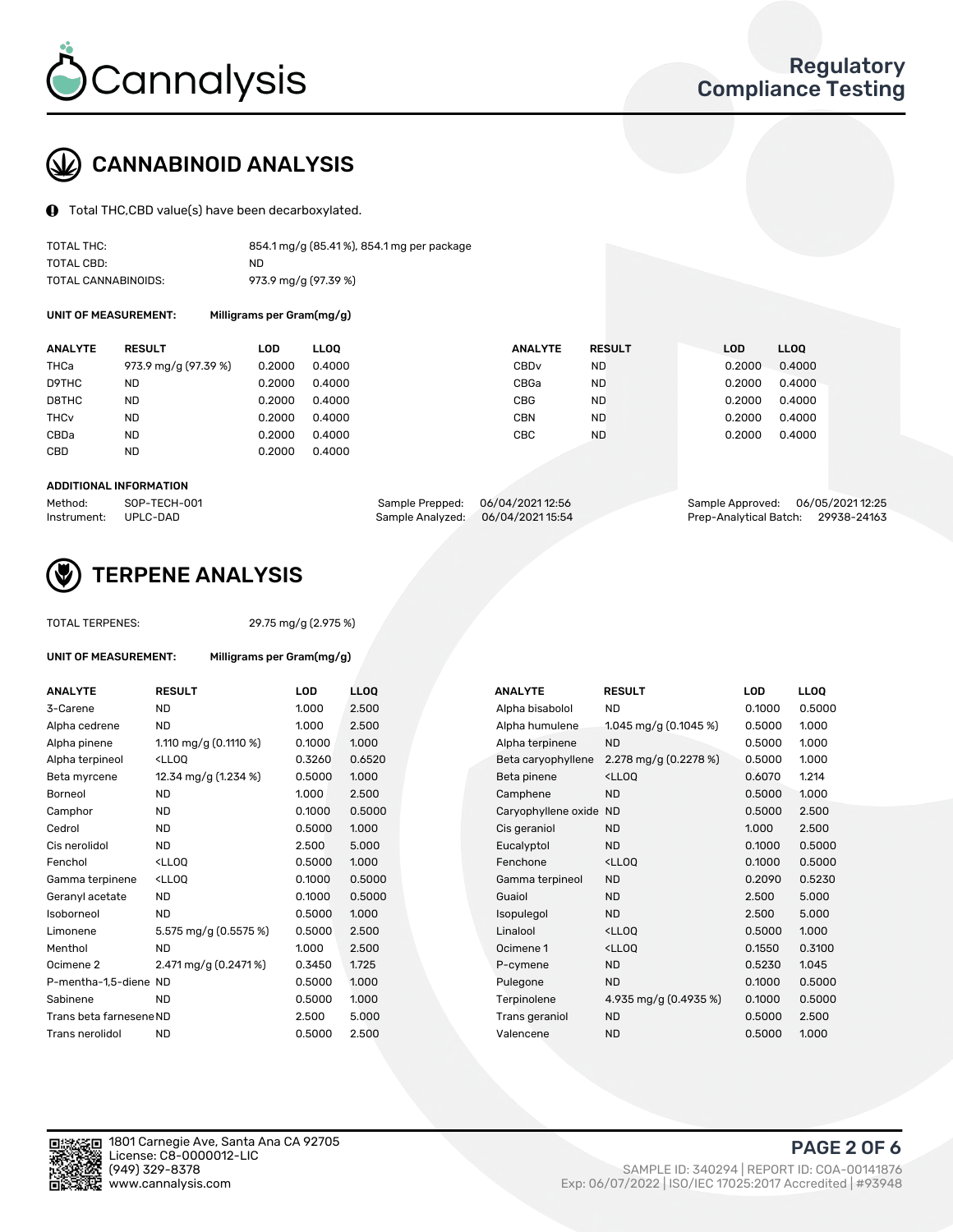

## Regulatory Compliance Testing

#### ADDITIONAL INFORMATION

Sample Analyzed: 06/04/2021 14:51

Method: SOP-TECH-027 Sample Prepped: 06/04/2021 14:22 Sample Approved: 06/05/2021 11:41



CHEMICAL RESIDUE ANALYSIS PASS

UNIT OF MEASUREMENT: Micrograms per Gram(ug/g)

| <b>ANALYTE</b>    | <b>RESULT</b> | LOD    | LL <sub>OO</sub> | <b>ACTION LEVEL</b> |      | <b>ANALYTE</b>      | <b>RESULT</b> | <b>LOD</b> | <b>LLOO</b> | <b>ACTION LEVEL</b> |      |
|-------------------|---------------|--------|------------------|---------------------|------|---------------------|---------------|------------|-------------|---------------------|------|
| Abamectin         | <b>ND</b>     | 0.0200 | 0.0400           | 0.1000              | Pass | Acephate            | <b>ND</b>     | 0.0200     | 0.0400      | 0.1000              | Pass |
| Acequinocyl       | <b>ND</b>     | 0.0200 | 0.0400           | 0.1000              | Pass | Acetamiprid         | <b>ND</b>     | 0.0200     | 0.0400      | 0.1000              | Pass |
| Aldicarb          | <b>ND</b>     | 0.0200 | 0.0400           | 0.0                 | Pass | Azoxystrobin        | <b>ND</b>     | 0.0200     | 0.0400      | 0.1000              | Pass |
| Bifenazate        | <b>ND</b>     | 0.0200 | 0.0400           | 0.1000              | Pass | <b>Bifenthrin</b>   | <b>ND</b>     | 0.0200     | 0.0400      | 3.000               | Pass |
| <b>Boscalid</b>   | <b>ND</b>     | 0.0200 | 0.0400           | 0.1000              | Pass | Carbaryl            | <b>ND</b>     | 0.0200     | 0.0400      | 0.5000              | Pass |
| Carbofuran        | <b>ND</b>     | 0.0200 | 0.0400           | 0.0                 | Pass | Chlorantraniliprole | <b>ND</b>     | 0.0200     | 0.0400      | 10.00               | Pass |
| Clofentezine      | <b>ND</b>     | 0.0200 | 0.0400           | 0.1000              | Pass | Coumaphos           | <b>ND</b>     | 0.0200     | 0.0400      | 0.0                 | Pass |
| Cyfluthrin        | <b>ND</b>     | 0.4000 | 1.000            | 2.000               | Pass | Cypermethrin        | <b>ND</b>     | 0.4000     | 1.000       | 1.000               | Pass |
| Daminozide        | <b>ND</b>     | 0.0200 | 0.0400           | 0.0                 | Pass | Diazinon            | <b>ND</b>     | 0.0200     | 0.0400      | 0.1000              | Pass |
| <b>Dichlorvos</b> | <b>ND</b>     | 0.0200 | 0.0400           | 0.0                 | Pass | Dimethoate          | <b>ND</b>     | 0.0200     | 0.0400      | 0.0                 | Pass |
| Dimethomorph      | <b>ND</b>     | 0.0200 | 0.0400           | 2.000               | Pass | Ethoprophos         | <b>ND</b>     | 0.0200     | 0.0400      | 0.0                 | Pass |
| Etofenprox        | <b>ND</b>     | 0.0200 | 0.0400           | 0.0                 | Pass | Etoxazole           | <b>ND</b>     | 0.0200     | 0.0400      | 0.1000              | Pass |
| Fenhexamid        | <b>ND</b>     | 0.0200 | 0.0400           | 0.1000              | Pass | Fenoxycarb          | <b>ND</b>     | 0.0200     | 0.0400      | 0.0                 | Pass |
| Fenpyroximate     | <b>ND</b>     | 0.0200 | 0.0400           | 0.1000              | Pass | Fipronil            | <b>ND</b>     | 0.0400     | 0.1000      | 0.0                 | Pass |
| Flonicamid        | <b>ND</b>     | 0.0200 | 0.0400           | 0.1000              | Pass | Fludioxonil         | <b>ND</b>     | 0.0200     | 0.0400      | 0.1000              | Pass |
| Hexythiazox       | <b>ND</b>     | 0.0200 | 0.0400           | 0.1000              | Pass | Imazalil            | <b>ND</b>     | 0.0200     | 0.0400      | 0.0                 | Pass |
| Imidacloprid      | <b>ND</b>     | 0.0200 | 0.0400           | 5.000               | Pass | Kresoxim methyl     | <b>ND</b>     | 0.0200     | 0.0400      | 0.1000              | Pass |
| Malathion         | <b>ND</b>     | 0.0200 | 0.0400           | 0.5000              | Pass | Metalaxyl           | <b>ND</b>     | 0.0200     | 0.0400      | 2.000               | Pass |
| Methiocarb        | <b>ND</b>     | 0.0200 | 0.0400           | 0.0                 | Pass | Methomyl            | <b>ND</b>     | 0.0200     | 0.0400      | 1.000               | Pass |
| Mevinphos         | <b>ND</b>     | 0.0200 | 0.0400           | 0.0                 | Pass | Myclobutanil        | <b>ND</b>     | 0.0200     | 0.0400      | 0.1000              | Pass |
| Naled             | <b>ND</b>     | 0.0200 | 0.0400           | 0.1000              | Pass | Oxamyl              | <b>ND</b>     | 0.0200     | 0.0400      | 0.5000              | Pass |
| Paclobutrazol     | <b>ND</b>     | 0.0200 | 0.0400           | 0.0                 | Pass | Permethrins         | <b>ND</b>     | 0.0400     | 0.1000      | 0.5000              | Pass |
| Phosmet           | <b>ND</b>     | 0.0200 | 0.0400           | 0.1000              | Pass | Piperonyl butoxide  | <b>ND</b>     | 0.0200     | 0.0400      | 3.000               | Pass |
| Prallethrin       | <b>ND</b>     | 0.0200 | 0.0400           | 0.1000              | Pass | Propiconazole       | <b>ND</b>     | 0.0200     | 0.0400      | 0.1000              | Pass |
| Propoxur          | <b>ND</b>     | 0.0200 | 0.0400           | 0.0                 | Pass | Pyrethrins          | <b>ND</b>     | 0.0200     | 0.0400      | 0.5000              | Pass |
| Pyridaben         | <b>ND</b>     | 0.0200 | 0.0400           | 0.1000              | Pass | Spinetoram          | <b>ND</b>     | 0.0200     | 0.0400      | 0.1000              | Pass |
| Spinosad          | <b>ND</b>     | 0.0300 | 0.0700           | 0.1000              | Pass | Spiromesifen        | <b>ND</b>     | 0.0200     | 0.0400      | 0.1000              | Pass |
| Spirotetramat     | <b>ND</b>     | 0.0200 | 0.0400           | 0.1000              | Pass | Spiroxamine         | <b>ND</b>     | 0.0200     | 0.0400      | 0.0                 | Pass |
| Tebuconazole      | <b>ND</b>     | 0.0200 | 0.0400           | 0.1000              | Pass | Thiacloprid         | <b>ND</b>     | 0.0200     | 0.0400      | 0.0                 | Pass |
| Thiamethoxam      | <b>ND</b>     | 0.0200 | 0.0400           | 5.000               | Pass | Trifloxystrobin     | <b>ND</b>     | 0.0200     | 0.0400      | 0.1000              | Pass |

## ADDITIONAL INFORMATION

Method: SOP-TECH-002 Sample Prepped: 06/04/2021 12:54 Sample Approved: 06/07/2021 07:12<br>Sample Analyzed: 06/04/2021 14:05 Prep-Analytical Batch: 29939-24153 Prep-Analytical Batch: 29939-24153

PAGE 3 OF 6

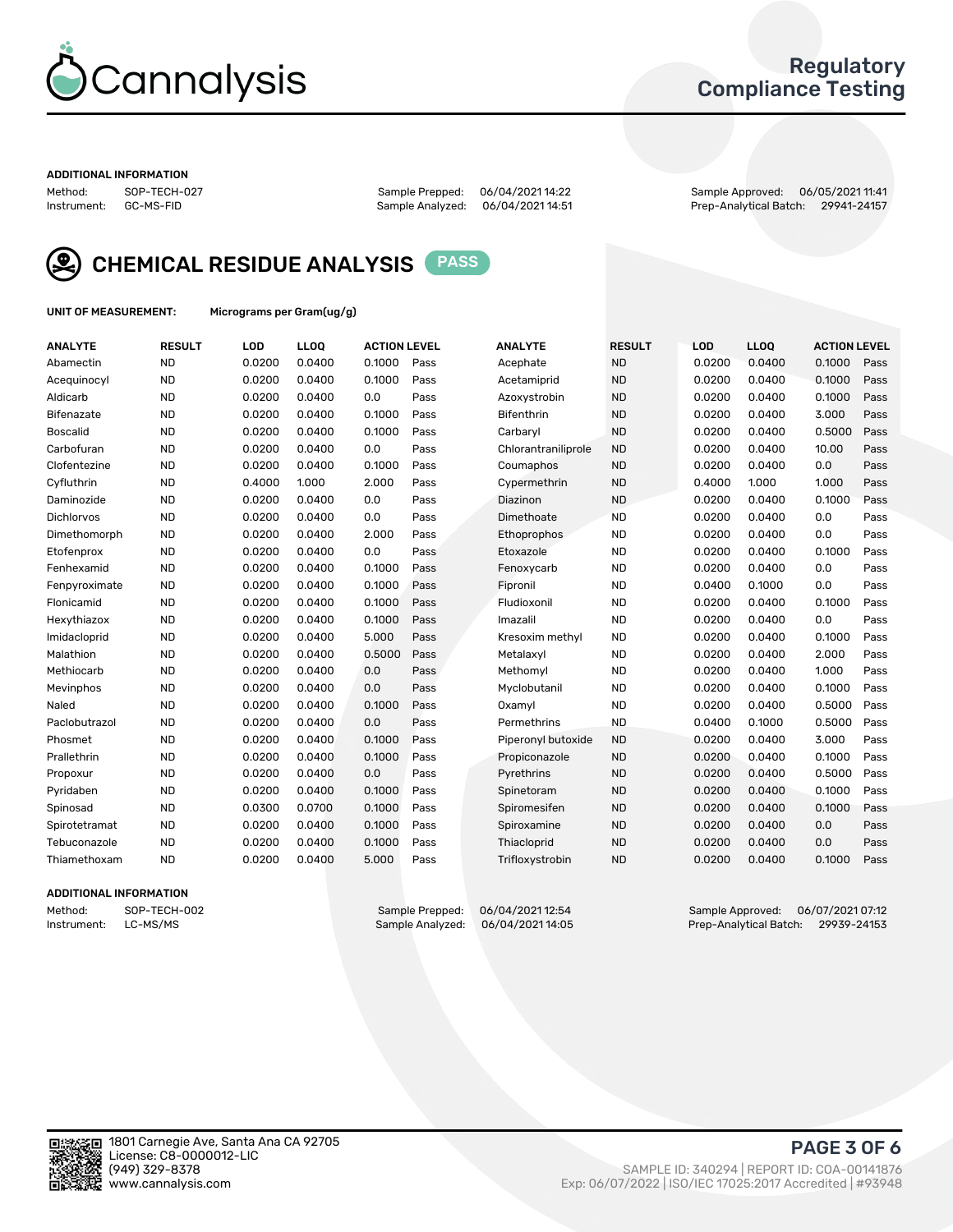

## CHEMICAL RESIDUE GC ANALYSIS PASS

Micrograms per Gram(ug/g)

| <b>ANALYTE</b>         |              | LOD<br><b>RESULT</b> |        | <b>LLOO</b> | <b>ACTION LEVEL</b> |                  | <b>ANALYTE</b>  | <b>RESULT</b> | <b>LOD</b>       | <b>LLOO</b>            | <b>ACTION LEVEL</b> |      |
|------------------------|--------------|----------------------|--------|-------------|---------------------|------------------|-----------------|---------------|------------------|------------------------|---------------------|------|
| Captan                 | <b>ND</b>    |                      | 0.1000 | 0.2000      | 0.7000              | Pass             | Chlordane       | <b>ND</b>     | 0.0109           | 0.0136                 | 0.0                 | Pass |
| Methyl parathion       | <b>ND</b>    |                      | 0.0400 | 0.1000      | 0.0                 | Pass             | <b>PCNB</b>     | <b>ND</b>     | 0.0200           | 0.0400                 | 0.1000              | Pass |
| Chlorfenapyr           | <b>ND</b>    |                      | 0.0800 | 0.1000      | 0.0                 | Pass             | Chlorpyrifos    | <b>ND</b>     | 0.0800           | 0.1000                 | 0.0                 | Pass |
|                        |              |                      |        |             |                     |                  |                 |               |                  |                        |                     |      |
| ADDITIONAL INFORMATION |              |                      |        |             |                     |                  |                 |               |                  |                        |                     |      |
| Method:                | SOP-TECH-010 |                      |        |             |                     | Sample Prepped:  | 06/04/202112:55 |               | Sample Approved: |                        | 06/05/2021 10:22    |      |
| Instrument:            | GC-MS/MS     |                      |        |             |                     | Sample Analyzed: | 06/04/202114:05 |               |                  | Prep-Analytical Batch: | 29940-24154         |      |
|                        |              |                      |        |             |                     |                  |                 |               |                  |                        |                     |      |

## RESIDUAL SOLVENT ANALYSIS PASS

UNIT OF MEASUREMENT: Micrograms per Gram(ug/g)

| <b>ANALYTE</b>       | <b>RESULT</b> | LOD    | <b>LLOO</b> |       | <b>ACTION LEVEL</b> | <b>ANALYTE</b>     | <b>RESULT</b>                                                               | LOD    | LLOO  | <b>ACTION LEVEL</b> |      |
|----------------------|---------------|--------|-------------|-------|---------------------|--------------------|-----------------------------------------------------------------------------|--------|-------|---------------------|------|
| Acetone              | <b>ND</b>     | 50.00  | 100.0       | 5000  | Pass                | Acetonitrile       | <b>ND</b>                                                                   | 50.00  | 100.0 | 410.0               | Pass |
| Benzene              | <b>ND</b>     | 0.5000 | 1.000       | 1.000 | Pass                | <b>Butane</b>      | <lloo< td=""><td>50.00</td><td>100.0</td><td>5000</td><td>Pass</td></lloo<> | 50.00  | 100.0 | 5000                | Pass |
| Chloroform           | <b>ND</b>     | 0.5000 | 1.000       | 1.000 | Pass                | Ethanol            | <b>ND</b>                                                                   | 50.00  | 100.0 | 5000                | Pass |
| <b>Ethyl Acetate</b> | <b>ND</b>     | 50.00  | 100.0       | 5000  | Pass                | <b>Ethyl Ether</b> | <b>ND</b>                                                                   | 50.00  | 100.0 | 5000                | Pass |
| Ethylene oxide       | <b>ND</b>     | 0.5000 | 1.000       | 1.000 | Pass                | Heptane            | <b>ND</b>                                                                   | 50.00  | 100.0 | 5000                | Pass |
| Hexane               | <b>ND</b>     | 50.00  | 100.0       | 290.0 | Pass                | Isopropyl Alcohol  | <b>ND</b>                                                                   | 50.00  | 100.0 | 5000                | Pass |
| Methanol             | <b>ND</b>     | 50.00  | 100.0       | 3000  | Pass                | Methylene chloride | <b>ND</b>                                                                   | 0.5000 | 1.000 | 1.000               | Pass |
| Pentane              | <b>ND</b>     | 50.00  | 100.0       | 5000  | Pass                | Propane            | <b>ND</b>                                                                   | 50.00  | 200.0 | 5000                | Pass |
| Toluene              | <b>ND</b>     | 50.00  | 100.0       | 890.0 | Pass                | Xvlenes            | <b>ND</b>                                                                   | 50.08  | 100.0 | 2170                | Pass |
| Trichloroethylene    | <b>ND</b>     | 0.5000 | 1.000       | 1.000 | Pass                | 1.2-Dichloroethane | <b>ND</b>                                                                   | 0.5000 | 1.000 | 1.000               | Pass |

## ADDITIONAL INFORMATION

Method: SOP-TECH-021 Sample Prepped: 06/04/2021 14:22 Sample Approved: 06/05/2021 11:32<br>Instrument: HS-GC-MS/FID Sample Analyzed: 06/04/2021 14:51 Prep-Analytical Batch: 29943-24158 Prep-Analytical Batch: 29943-24158



UNIT OF MEASUREMENT: Cycle Threshold (Ct)

| <b>ANALYTE</b> | <b>RESULT</b>              | LOD   | <b>LLOO</b> | <b>ACTION LEVEL</b> |                  | <b>ANALYTE</b> | <b>RESULT</b> | LOD              | <b>LLOO</b>      |     | <b>ACTION LEVEL</b> |
|----------------|----------------------------|-------|-------------|---------------------|------------------|----------------|---------------|------------------|------------------|-----|---------------------|
| A.fumigatus    | <b>ND</b>                  | 33.00 | 0.0         | 0.0                 | Pass             | A. flavus      | <b>ND</b>     | 33.00            | 0.0              | 0.0 | Pass                |
| A. niger       | <b>ND</b>                  | 33.00 | 0.0         | 0.0                 | Pass             | A. terreus     | <b>ND</b>     | 33.00            | 0.0              | 0.0 | Pass                |
| <b>STEC</b>    | <b>ND</b>                  | 33.00 | 0.0         | 0.0                 | Pass             | Salmonella spp | <b>ND</b>     | 33.00            | 0.0              | 0.0 | Pass                |
|                | ADDITIONAL INFORMATION     |       |             |                     |                  |                |               |                  |                  |     |                     |
| Method:        | SOP-TECH-016, SOP-TECH-022 |       |             | Sample Prepped:     | 06/07/2021 06:13 |                |               | Sample Approved: | 06/07/2021 13:35 |     |                     |

Instrument: qPCR Sample Analyzed: 06/07/2021 06:25 Prep-Analytical Batch: 29966-24185

PAGE 4 OF 6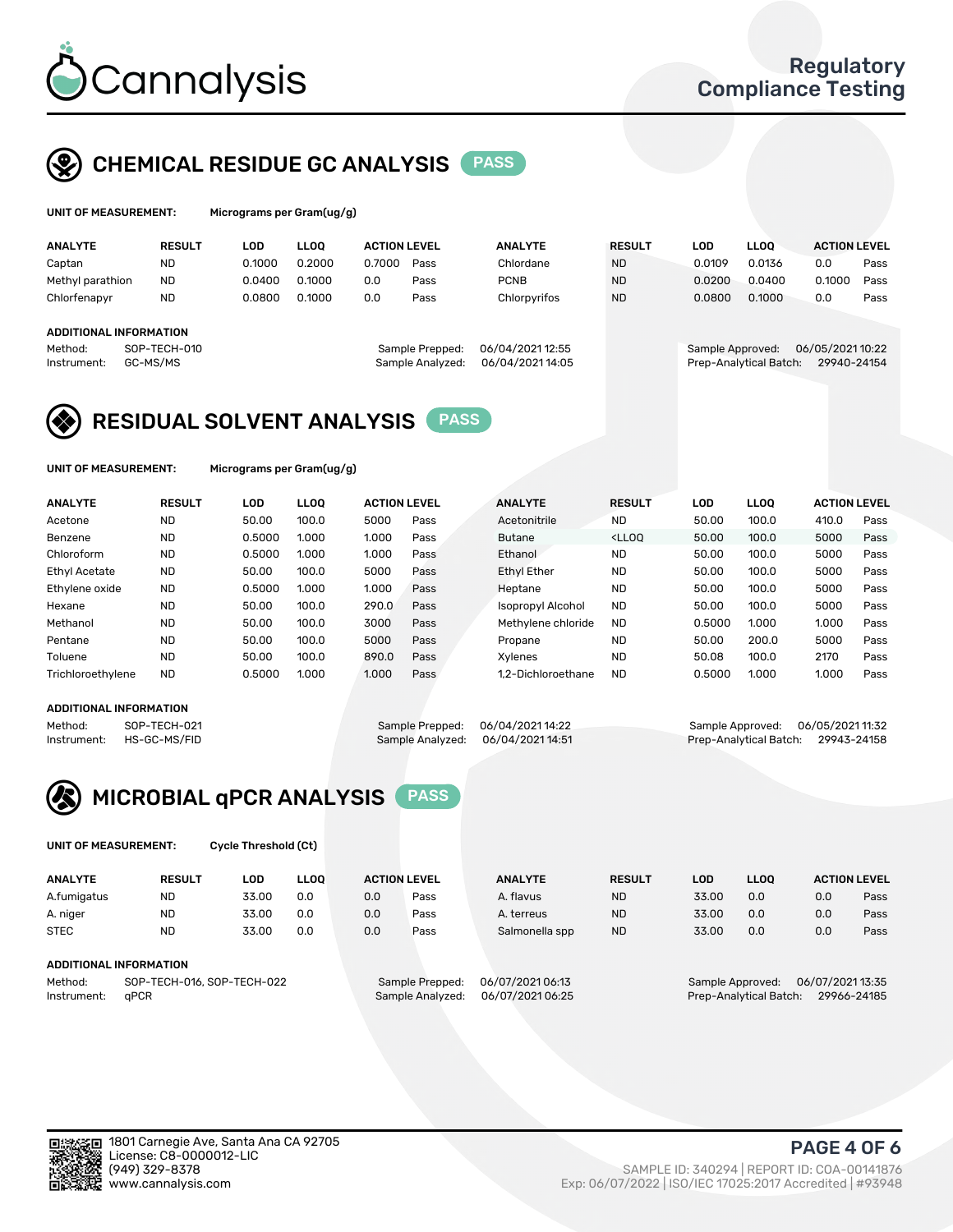



| UNIT OF MEASUREMENT:                                              |                                           | Micrograms per Gram(ug/g)      |             |                                     |                                      |               |                  |                        |                                 |  |  |
|-------------------------------------------------------------------|-------------------------------------------|--------------------------------|-------------|-------------------------------------|--------------------------------------|---------------|------------------|------------------------|---------------------------------|--|--|
| <b>ANALYTE</b>                                                    | <b>RESULT</b>                             | <b>LOD</b>                     | <b>LLOO</b> | <b>ACTION LEVEL</b>                 | <b>ANALYTE</b>                       | <b>RESULT</b> | <b>LOD</b>       | <b>LLOQ</b>            | <b>ACTION LEVEL</b>             |  |  |
| Arsenic                                                           | <b>ND</b>                                 | 0.0120                         | 0.1000      | 0.2000<br>Pass                      | Cadmium                              | <b>ND</b>     | 0.0072           | 0.0500                 | 0.2000<br>Pass                  |  |  |
| Lead                                                              | $<$ LLOO                                  | 0.0068                         | 0.0500      | 0.5000<br>Pass                      | Mercury                              | <b>ND</b>     | 0.0060           | 0.0500                 | 0.1000<br>Pass                  |  |  |
| <b>ADDITIONAL INFORMATION</b><br>Method:<br>ICP-MS<br>Instrument: | SOP-TECH-013                              |                                |             | Sample Prepped:<br>Sample Analyzed: | 06/07/2021 08:29<br>06/07/2021 09:49 |               | Sample Approved: | Prep-Analytical Batch: | 06/07/2021 13:30<br>29976-24188 |  |  |
|                                                                   | <b>MYCOTOXINS ANALYSIS</b><br><b>PASS</b> |                                |             |                                     |                                      |               |                  |                        |                                 |  |  |
| UNIT OF MEASUREMENT:                                              |                                           | Micrograms per Kilogram(ug/kg) |             |                                     |                                      |               |                  |                        |                                 |  |  |
| <b>ANALYTE</b>                                                    | <b>RESULT</b>                             | <b>LOD</b>                     | <b>LLOO</b> | <b>ACTION LEVEL</b>                 | <b>ANALYTE</b>                       | <b>RESULT</b> | LOD              | <b>LLOQ</b>            | <b>ACTION LEVEL</b>             |  |  |
| Aflatoxin B1                                                      | <b>ND</b>                                 | 1.000                          | 2.000       | N/A                                 | Aflatoxin B2                         | <b>ND</b>     | 2.000            | 5.000                  | N/A                             |  |  |
| Aflatoxin G1                                                      | <b>ND</b>                                 | 2.000                          | 5.000       | N/A                                 | Aflatoxin G2                         | <b>ND</b>     | 2.000            | 5.000                  | N/A                             |  |  |
| <b>Total Aflatoxins</b>                                           | <b>ND</b>                                 | 10.00                          | 14.00       | 20.00<br>Pass                       | Ochratoxin A                         | ND.           | 1.000            | 2.000                  | Pass<br>20.00                   |  |  |
| ADDITIONAL INFORMATION                                            |                                           |                                |             |                                     |                                      |               |                  |                        |                                 |  |  |

#### ADDITIONAL INFORMATION

Method: SOP-TECH-020 Sample Prepped: 06/04/2021 16:41 Sample Approved: 06/07/2021 07:07 Instrument: LC-MS/MS Sample Analyzed: 06/04/2021 16:54 Prep-Analytical Batch: 29942-24165

#### FILTH & FOREIGN MATERIAL ANALYSIS PASS Q

UNIT OF MEASUREMENT: Filth and Foreign Matter (%, #/3g)

| <b>ANALYTE</b>                                              | <b>RESULT</b> | LOD | <b>LLOO</b> | <b>ACTION LEVEL</b> |                                     | <b>ANALYTE</b>                     | <b>RESULT</b> | LOD | <b>LLOO</b> | <b>ACTION LEVEL</b>                                                          |      |  |  |
|-------------------------------------------------------------|---------------|-----|-------------|---------------------|-------------------------------------|------------------------------------|---------------|-----|-------------|------------------------------------------------------------------------------|------|--|--|
| IF RH ME                                                    | <b>ND</b>     | 0.0 | 0.0         | 1.000               | Pass                                | <b>IFM</b>                         | <b>ND</b>     | 0.0 | 0.0         | 25.00                                                                        | Pass |  |  |
| Mold                                                        | <b>ND</b>     | 0.0 | 0.0         | 25.00               | Pass                                | <b>SSCD</b>                        | <b>ND</b>     | 0.0 | 0.0         | 25.00                                                                        | Pass |  |  |
| ADDITIONAL INFORMATION                                      |               |     |             |                     |                                     |                                    |               |     |             |                                                                              |      |  |  |
| SOP-TECH-009<br>Method:<br>Instrument:<br>Visual Inspection |               |     |             |                     | Sample Prepped:<br>Sample Analyzed: | 06/05/202115:34<br>06/05/202115:37 |               |     |             | 06/05/202115:47<br>Sample Approved:<br>Prep-Analytical Batch:<br>29973-24179 |      |  |  |



PAGE 5 OF 6